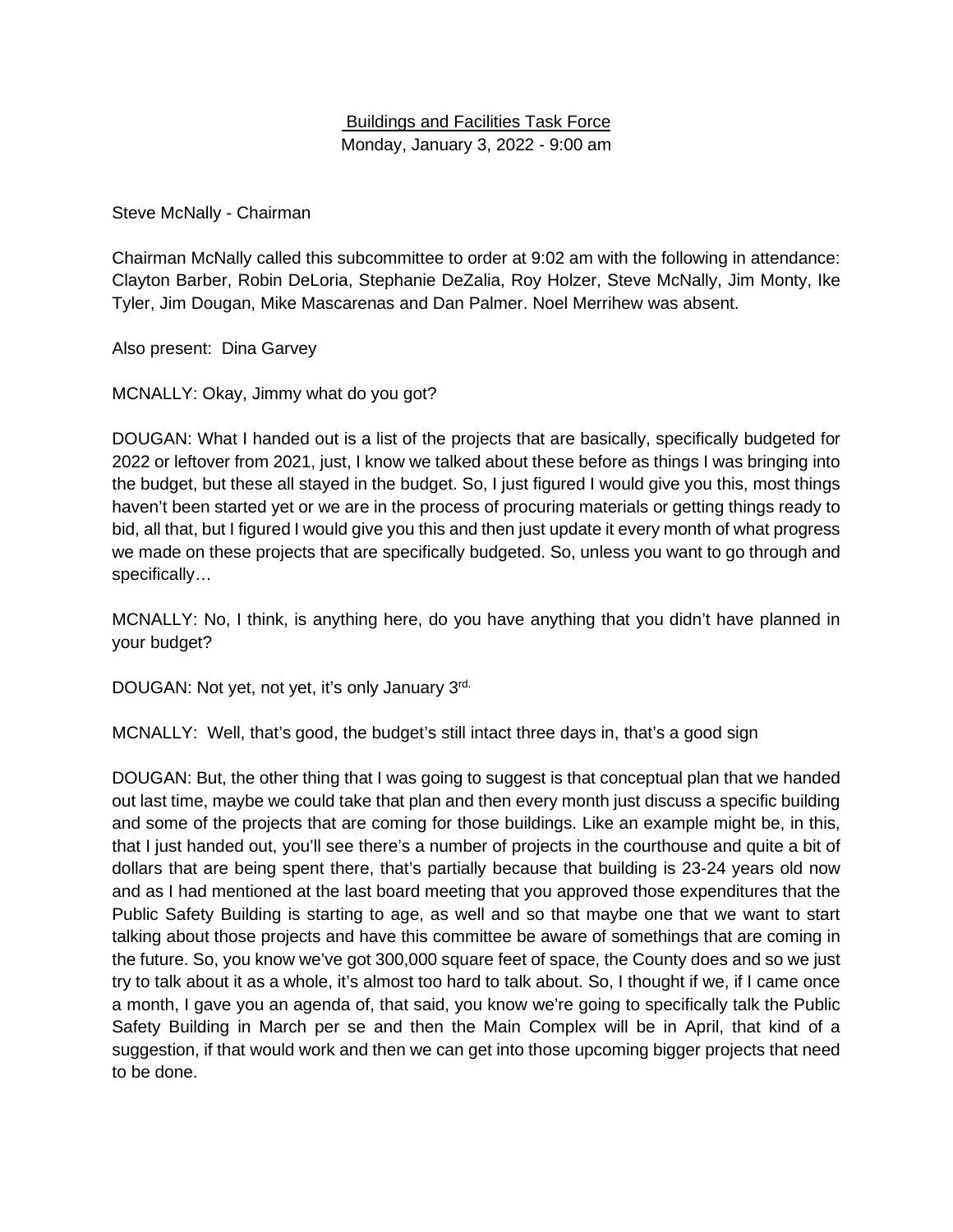HOLZER: Like the old jail?

DOUGAN: The old jail is one of them, exactly.

HOLZER: Because, I didn't see that on this.

DOUGAN: It's not on this, there's no specific budgeted funds for that. Anything that we choose to do there we may have to drip into the money that we got left from when we sold, Stewart's money.

MCNALLY: Do you know what the balance is on that, Jimmy, that Stewart's money?

DOUGAN: It's pretty close to \$500,000.00.

MASCARENAS: Yeah

DOUGAN: Yup

MCNALLY: I just have a question, paint Floral Hall, \$73,000.00?

DOUGAN: That was an estimate we got from one contractor, so we carried it.

TYLER: Probably more than that, nowadays.

MCNALLY: That's where not having the inmates around.

HOLZER: Well, you couldn't put them on ladders, anyways.

MCNALLY: No?

DOUGAN: They can only go so high, but yeah, we're going to put that out to bid. We're going to develop a scope a work and put that out to bid and get a price.

TYLER: And \$27,000.00 for a bathroom doesn't seem like a lot of money?

MCNALLY: Listen, I just spend a \$130,000 on a courtroom.

HOLZER: I know, but that's an example for prevailing wage is a bunch of nonsense.

TYLER: Well, there you go for painting a building, the same thing.

HOLZER: I am just saying, prevailing wage.

MASCAREAS: There is a lot of man hours to paint a building and it's a big building.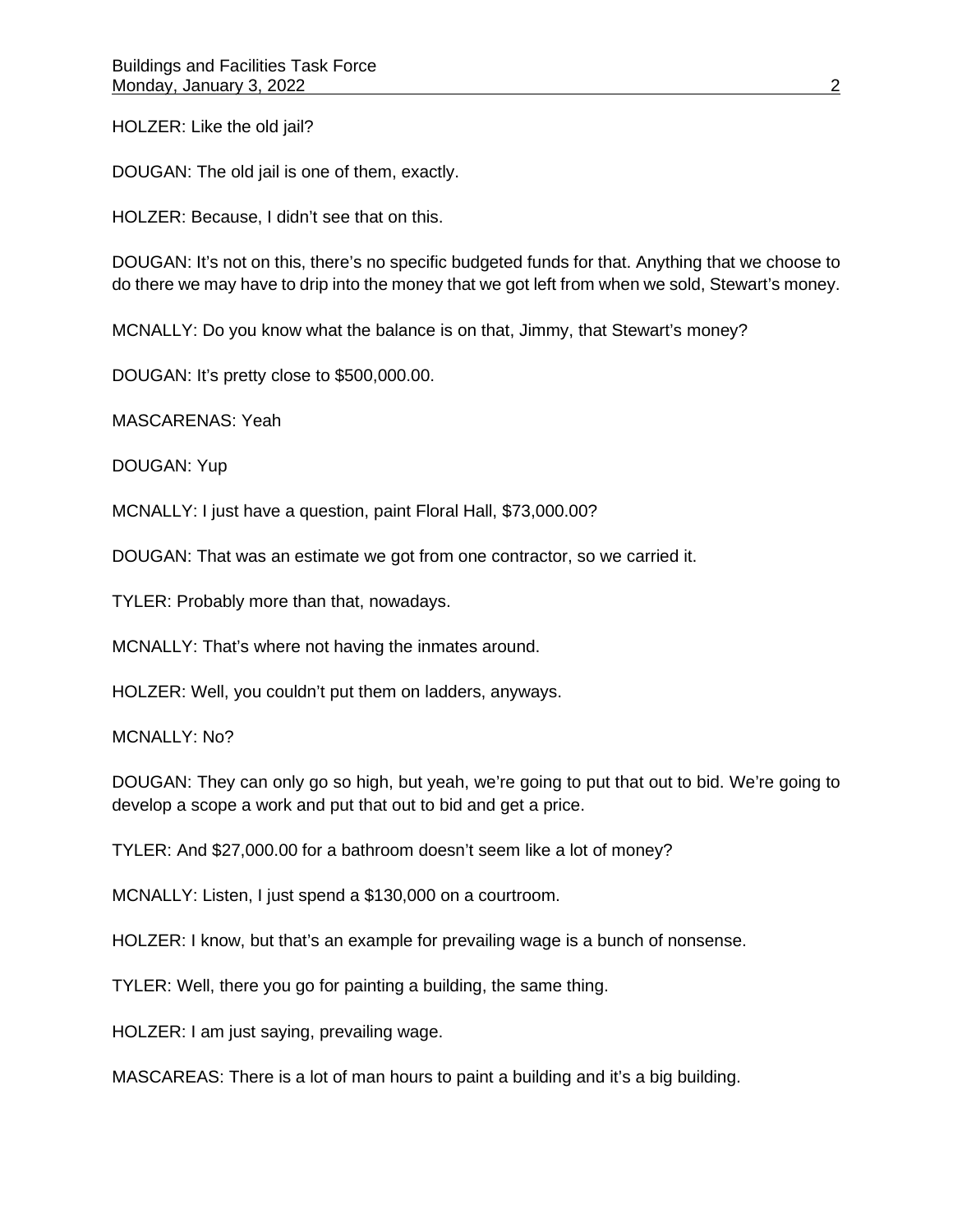MONTY: And that's not an easy building to paint.

DOUGAN: I don't know the square footage and it's tall and you know our lift barely reaches that flagpole that's there, which we now do have to replace that, as they notified me that it did come down in one of the last windstorms.

TYLER: Ask Kenny how much it cost him to paint the town hall in Essex. I can't remember what he told me, but it was a crazy amount. Guys from Plattsburgh did it.

MASCARENAS: Jim, on the courthouse.

DOUGAN: Yup

MASCARENAS: Don't we get a little bit from the OCA?

DOUGAN: Yeah, we do, we do. So, really every one of those projects should be eligible for that. the roof project, we'll be getting back about \$65,000.00 in reimbursement out of that \$321,000.00 roof replacement project. It's a weird formula, it's 75% of 25%, something like that.

MCNALLY: This is very good, thank you and you can update it with an actual cost when you have an estimate or when we do finally get the contract?

DOUGAN: That was my thought is that I could just, I'll have this as just kind of a running agenda and I'll give you an update, of status, of schedule, of contractor, you know, as we go throughout the year.

MCNALLY: Alright, of course we have two elephants. One is the Cornell Building and one is the old jail. We have to do something with one of them, the jail is the lower hanging fruit.

MASCARENAS: Well, with the jail, my stance on the jail is I'd love to get the utilities.

HOLZER: That's what we talked about at our last meeting.

MASCARENAS: Straightened out, because until that's straightened out we can't really do anything, anyhow. I think it's cost effective, what was it, Jim? The cost there?

DOUGAN: For utilities?

## MASCARENAS: Yeah

DOUGAN: We had planned on \$40,000.00 to \$50,000.00 to relocate those. I planned on engineering staff, once we got to spring weather, coming down with that GPR locator to see what we could locate and you know, where it leaves the buildings and where it starts and this winter, we'll do some more work with Buildings and Grounds staff to try and understand what is a live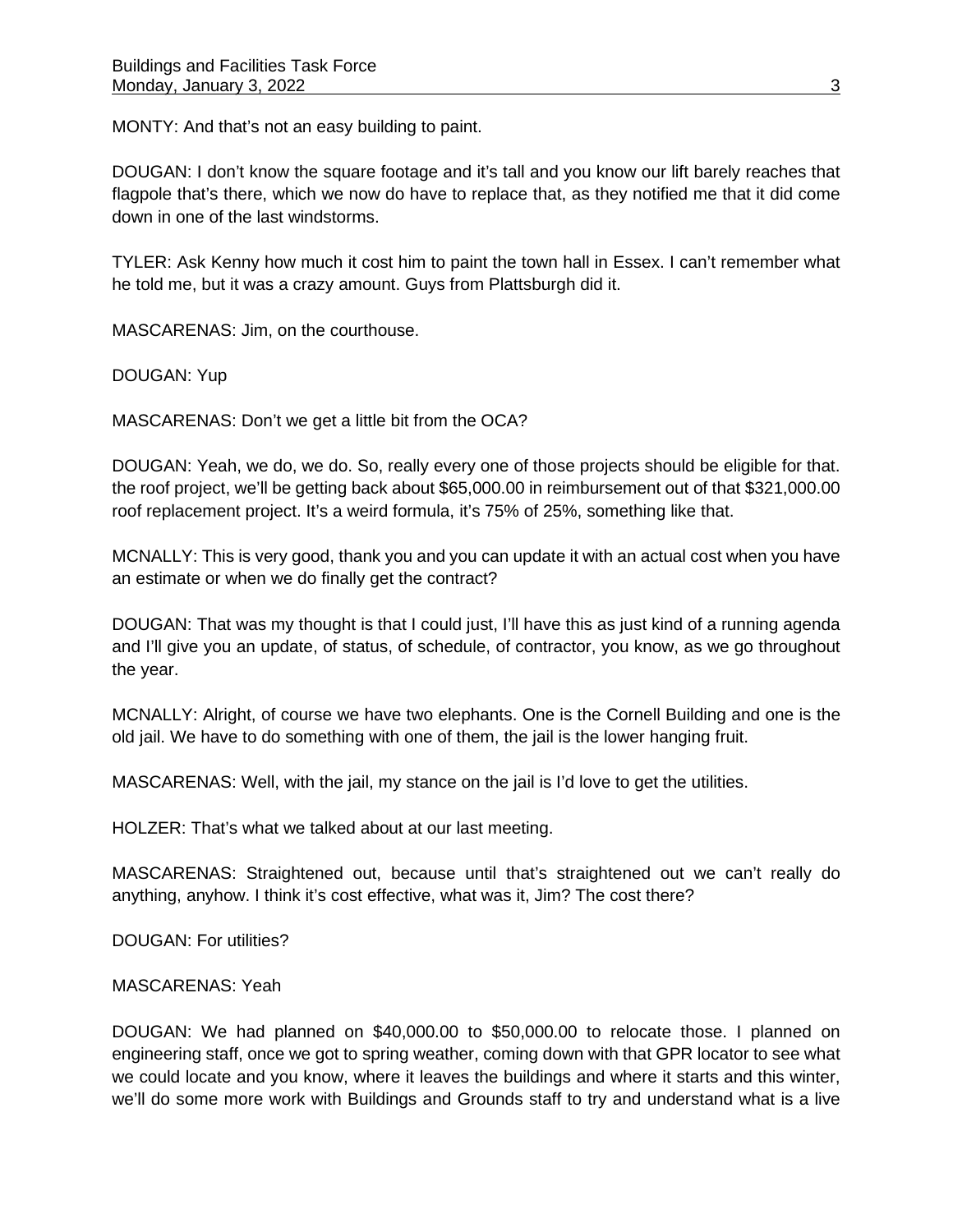and what is not for some networking cables and lot of things that go through there. I know that's something that Mr. Palmer wants to do. We've got a lot of cables, all over the place in this building with different iterations of, you know, when they were installed and so I think there are some that goes from here to the courthouse that we can get rid of and we should start that process first, but it's definitely going to, water and sewer that get relocated there, along with some kind of a fiber, or some kind of a data connection that goes through there.

MCNALLY: So, we've got nothing budgeted for that project in this year's budget?

DOUGAN: I don't have anything specifically budgeted, however I did, I was unsure how the bids for the roof project were going to come in and so in my 2022 budget request I had carried \$50,000.00, not sure whether we'd be able to actually award the courthouse roof replacement with all 2021 dollars or not. We did not have to dip into those 2022, \$50,000.00 that was set aside, so that might be something that we want to do with that money toward the utility relocation.

MCNALLY: Alright, so that's probably, is everyone in favor to get that electrical out to bid and get it completed?

HOLZER: Let's get it done.

MCNALLY: Any other questions on that?

MASCARENAS: I think it's prepare it for bid, right Jim? Because, you don't really know what you're looking at yet.

DOUGAN: I've got a bunch of investigation to do; okay?

MASCARENAS: Right, so it might be late spring?

DOUGAN: Yeah, some of it may be our guys, some of it may be able to be done by Highway, maybe digging a drench and cutting through the front and I'm not sure, there's a lot of investigation to do first, but it's about getting it ready.

MCNALLY: Right, I think we should shoot to get something ready for spring on that project, it's only 5 months away.

HOLZER: A question for Dan, do we hear anything on our appraisal on that property we are looking at moving the elections?

PALMER: We got that appraisal.

HOLZER: Did it come in to…

PALMER: I think it was like \$90,000.00, I'm not sure.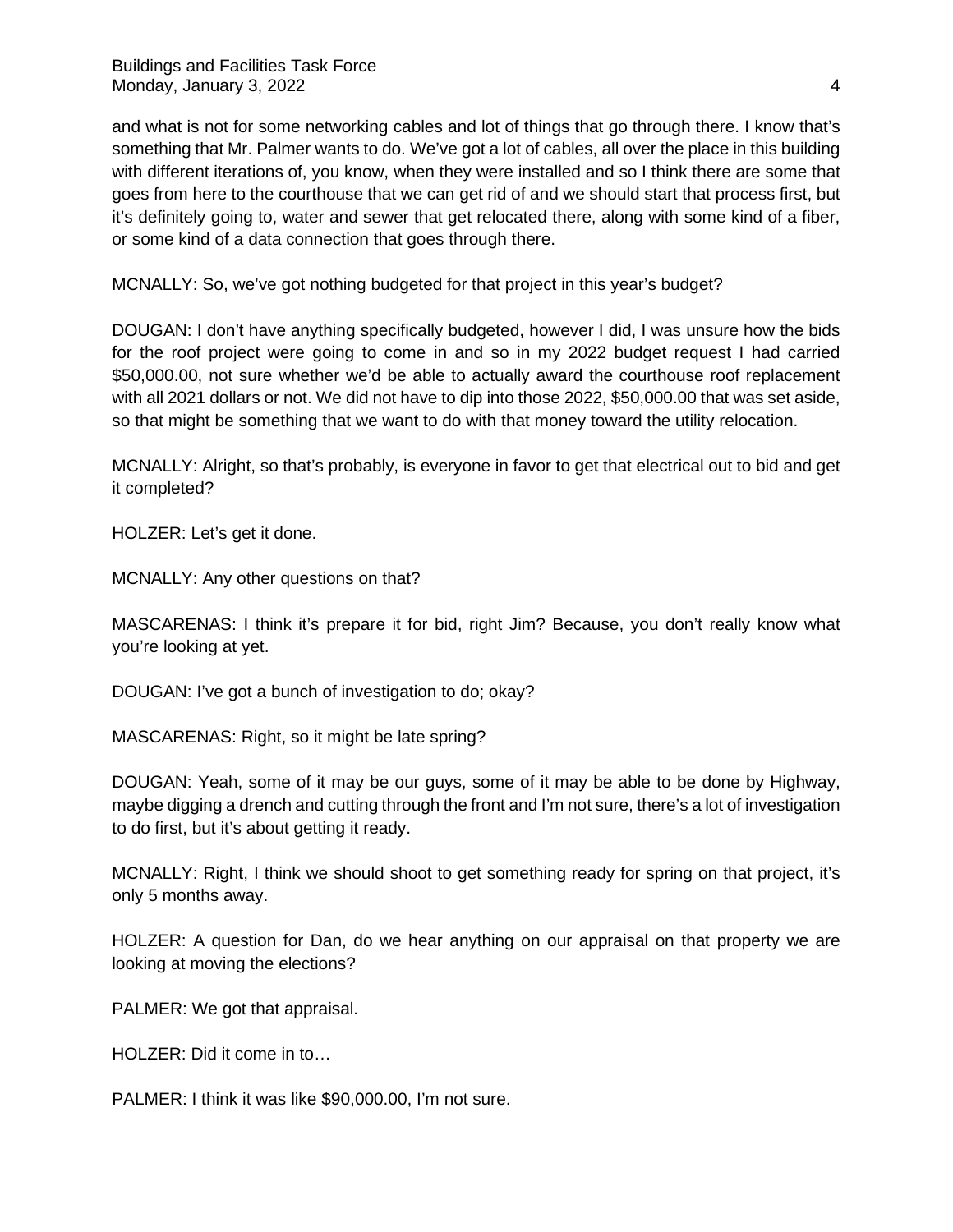HOLZER: So, where do we stand with that number?

PALMER: I haven't made an offer to them yet. I mean I just haven't gotten to do it.

HOLZER: Okay

PALMER: I think the only thing on the utilities is I think, hopefully, can use some of the American Recovery Funds to pay for those utility moves as part of the cyber security upgrades. Part of moving wires is you have to move them to more secure switches and those types of things.

MCNALLY: So, we'll get that started, if everyone's in agreement, we'll start working on the electrical moves, but there's more parts to this. Before we tear that jail down, we got to relocate the pod and I don't know where our best avenue is to make an offer on that, either get denied or not?

PALMER: Yeah, I think that's probably the good thing to do. This month, I'll try to get something back to the committee and make an official offer to them.

MCNALLY: And then after that then we can decide what we want to do about as far as getting the building out of there.

Anything on the Cornell Building?

PALMER: Still waiting on the Feds, we haven't heard anything.

DOUGAN: On the grant application, we haven't heard anything, to my knowledge and I'm not sure how the consultant is doing with their cost update.

TYLER: They should be winding up with that soon.

MCNALLY: So, hopefully by next month's meeting.

TYLER: Oh, I would think so.

MCNALLY: Okay. Anybody have anything else they'd like to talk about?

DELORIA: This is a great job, Jim, on this report. It's perfect.

DOUGAN: Thank you

MCNALLY: Very nice. Okay, anything else?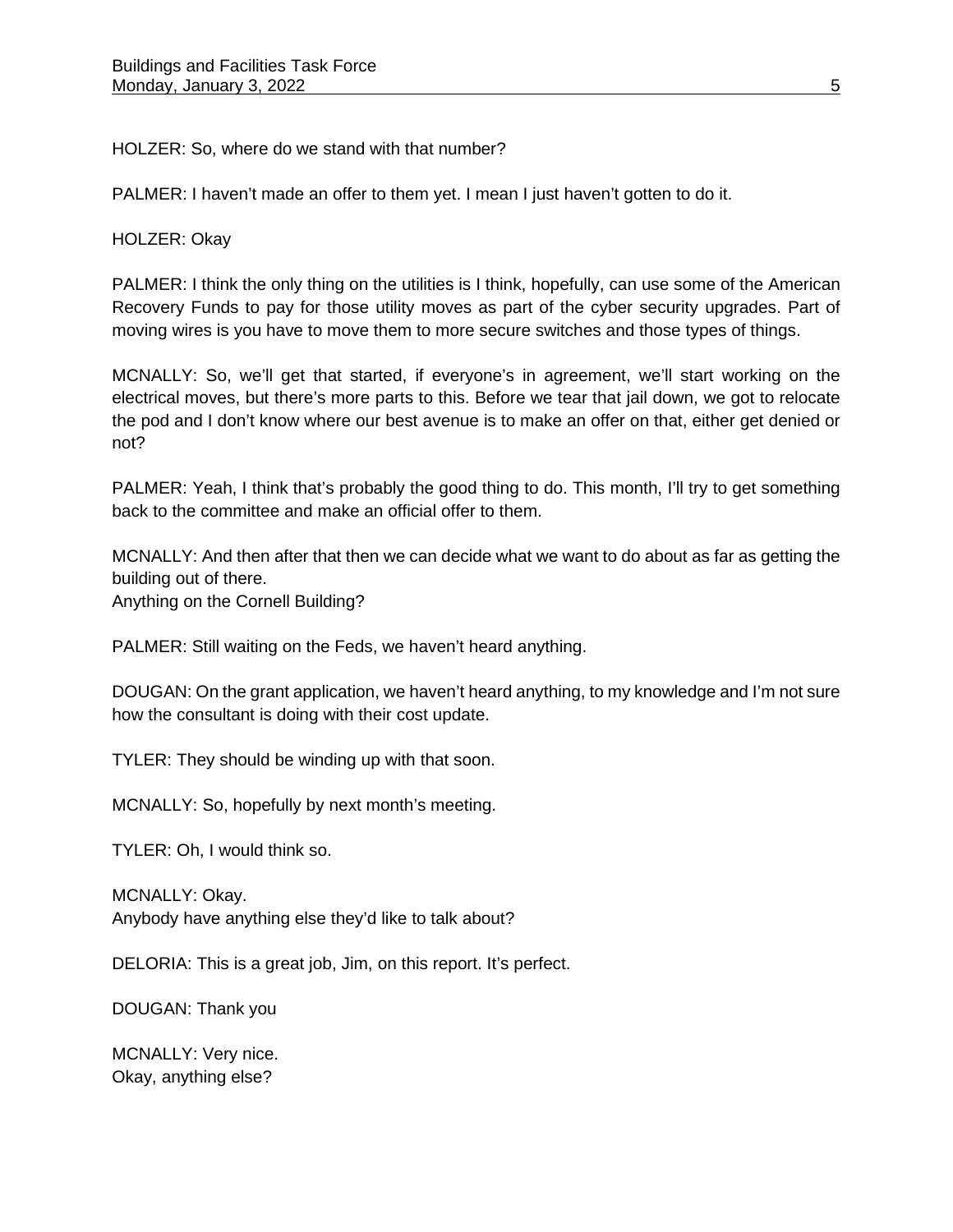MONTY: I do have one quick question, Jim, when we were looking at the courthouse and you said we probably should be getting about \$65,000.00, that's about 20%, does that apply to every project?

DOUGAN: Yup, those other projects that are listed there should qualify, as well; okay? I haven't specifically discussed with Court System Administration those other projects, but those should all be eligible, as well, but it's a weird calculation, like I said, it's 25% of 75% of the cost. It's, you know, it's kind of like trying to do the CHIPS formula, it's not real clean.

MASCARENAS: What's the turnaround, too, Jim? So, typically you get it back in the year you spend it?

DOUGAN: You have to complete the project and turn in copies of all the invoices, so it's a reimbursement, but you usually do see it the following quarter after you submit. We receive quarterly payments from the court system. So, you know if we do the project early enough in 2022, we get that roof done, then we should see, before the end of year, we should see a reimbursement in the roof project.

MCNALLY: Okay, looking forward, down the road, have we heard anything from the Westport or Boquet Valley School on their plans?

PALMER: Well, the last time we heard it's just on the vote.

MONTY: They're moving forward, they're just waiting for State Ed.

PALMER: The Buildings and Facilities Committee, my understanding has agreed that Thrall Dam was the location.

MCNALLY: Do the voters still have to go out.

PALMER: Yup, it's got to go out to voters, but I think that's only for financing, I don't think that has anything to do with the location and then I think all we're waiting on is the school board to kind of come back to us with an offer on the value of the property. What we talked about with them was specifically setting up a kind of a right of first refusal. In other words, we agree to sell them the property, Thrall Dam property, they can get their project started and going and then when they're actually ready to vacate the school, then we would have the right of first refusal on a price we already agreed to. So, that's really, I think where the process is getting to that price that we all agree to.

MONTY: And State Ed's approval of a plan.

PALMER: Right and State Ed's approval.

MONTY: Which has been coming since.